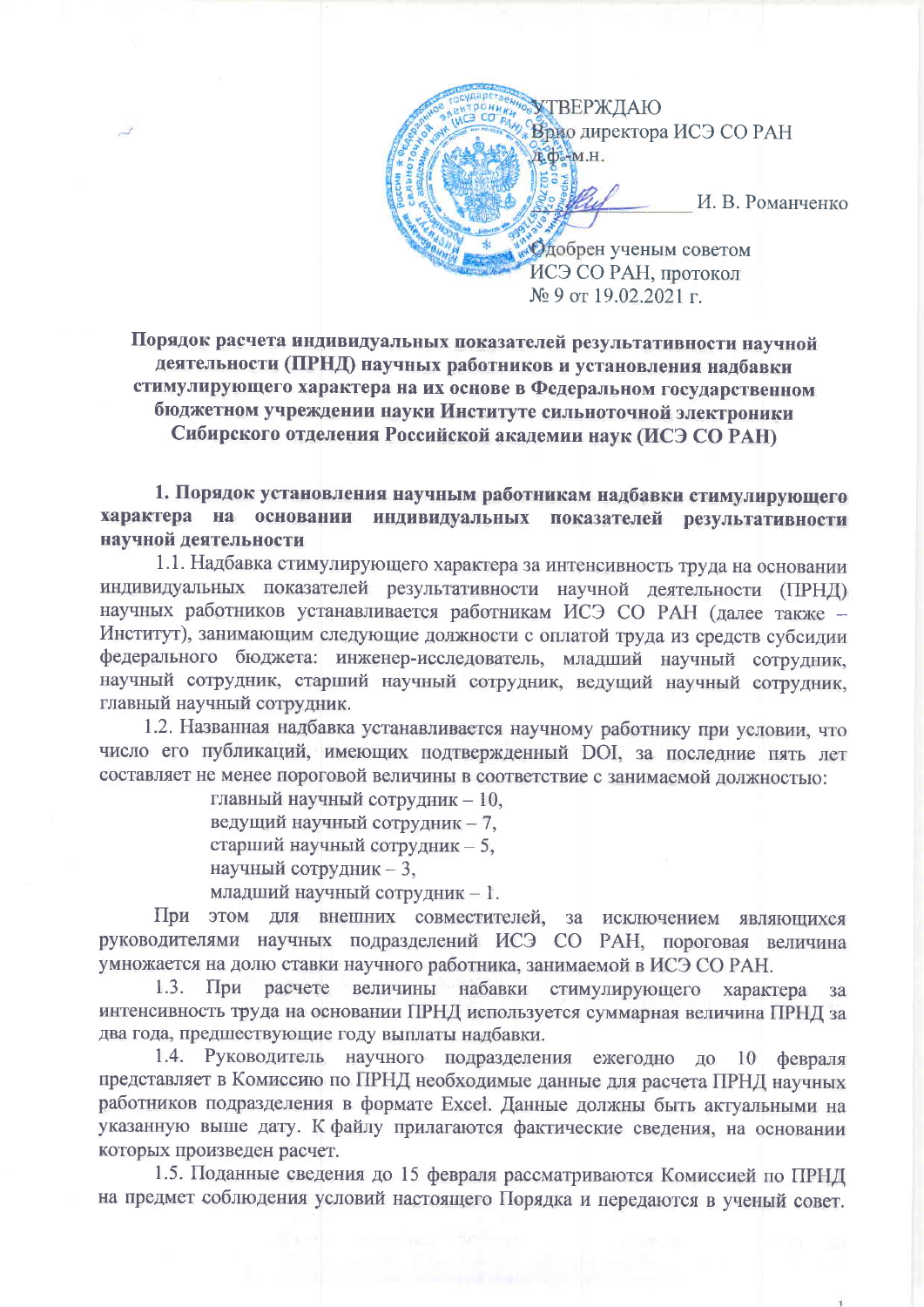Ученый совет рассматривает, при необходимости корректирует и до 20 февраля утверждает предложения комиссии.

1.6. На основе рекомендаций ученого совета по определению фондов стимулирующих выплат, утвержденных величин индивидуального ПРНД и представлений руководителей научных подразделений директор института издает приказ об установлении научным работникам надбавок стимулирующего характера за интенсивность труда по индивидуальным ПРНД. Размер годового (квартального) фонда стимулирующих выплат, направляемых на выплату надбавок за интенсивность труда по индивидуальным ПРНД и рублевый эквивалент 1 балла ПРНД (цена балла) утверждается директором Института на основании расчетов ПЭО.

1.7. В 2021 году при расчете ПРНД баллы за 2019 год и 2020 год рассчитываются в соответствии с настоящим порядком (за 2019 год производится перерасчет).

### 2. Правила применения коэффициентов учета

2.1. ПРНД научного работника (далее - работника), принятого на неполную ставку, для которого Институт является основным местом работы, учитывается с коэффициентом 1.

2.2. ПРНД работника, являющегося внутренним совместителем в научном подразделении, учитывается с коэффициентом 1. ПРНД работника, имеющего основное место работы в одном научном подразделении и являющегося внутренним совместителем в другом научном подразделении, учитывается в подразделении по основному месту работы.

2.3. ПРНД внешнего совместителя, являющегося руководителем научного учитывается подразделения, с коэффициентом 1. ПРНД других внешних совместителей учитываются с коэффициентом, соответствующим занимаемой доле ставки.

2.4. ПРНД работников, которые за предыдущие 2 года занимали ставки с оплатой труда за счет средств субсидии федерального бюджета и внесли вклад в научный результат подразделения, но в период выплаты надбавок переведены на внебюджетные ставки, либо находятся в отпуске по уходу за ребенком или длительный период (более 1 квартала) является временно нетрудоспособными, включаются  $\mathbf{B}$ суммарный ПРНД подразделения  $\mathbf M$ перераспределяются руководителем научного подразделения между работниками подразделения.

2.5. Число работников в научном подразделении, используемое для вычисления среднего ПРНД по подразделению, принимается равным сумме коэффициентов учета по всем научным работникам на ставках с оплатой труда за счет средств субсидии федерального бюджета.

2.6. В течение 5 лет после окончания научным работником высшего учебного заведения (включая год окончания) используется повышающий коэффициент 1,5. Исключение составляют работники, проработавшие в ИСЭ СО РАН более 5 лет.

2.7. Величина ПРНД (до применения коэффициента учета и повышающего коэффициента) является суммой следующих баллов:

- за публикации,

- за участие в международных научных мероприятиях,

- за защиту диссертаций,

- за руководство соискателями и дипломниками.

- за цитирование.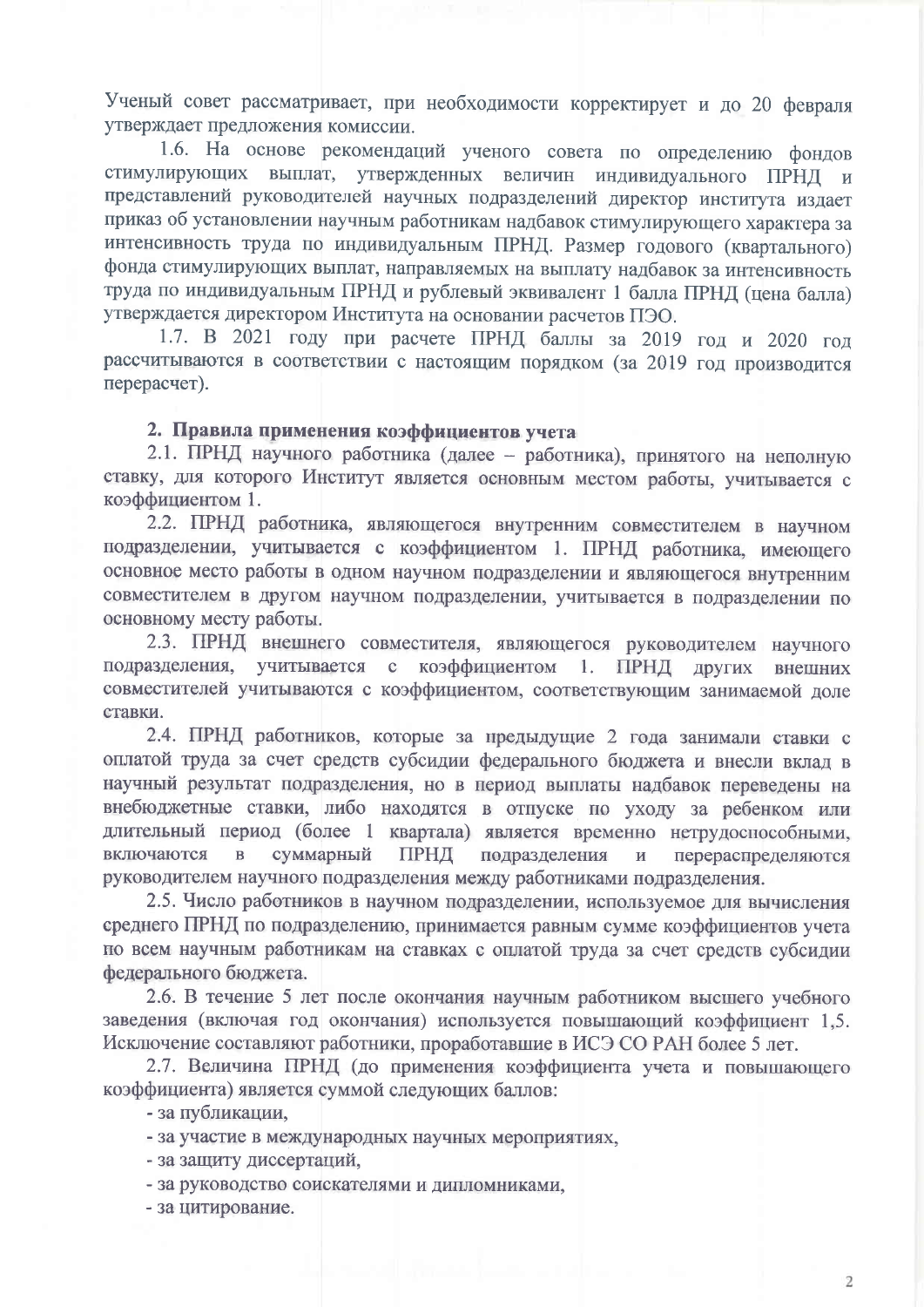### 3. Балл за публикации

3.1. Балл за публикации склалывается из:

а) баллов за авторские монографии, учебники, учебные пособия;

б) баллов за статьи, имеющие подтвержденные идентификаторы DOI и полное библиографическое описание (публикации в статусе Early access не учитываются);

в) баллов за описания патентов.

При этом учитываются только публикации, аффилированные с ИСЭ СО РАН.

3.2. По п. 3.1 а) учитываются: монографии, изданные в научных издательствах по решению ученого совета ИСЭ СО РАН, имеющие шифр ISBN: учебники. имеющие гриф Минобрнауки России (рекомендованные учебно-методическими объединениями); учебные пособия, рекомендованные ученым советом ИСЭ СО РАН для использования при подготовке кадров высшей квалификации в аспирантуре ИСЭ СО РАН. При этом авторской монографией считается книга с указанием всех авторов на титульном листе или на обложке.

За авторскую монографию устанавливается балл, равный 20.

За учебник устанавливается балл, равный 20.

За учебное пособие устанавливается балл, равный объему издания в печатных листах, умноженному на 2, но не более 20 баллов за каждое учебное пособие.

Во всех случаях при наличии соавторов балл делится на общее число авторов вне зависимости от их места работы. Не учитываются стереотипные переиздания; баллы за переработанные переиздания устанавливаются пропорционально объему нового материала. Решение о включении в расчет конкретных монографий и учебников принимается Комиссией по ПРНД. Общее количество баллов, начисляемых сотруднику за публикацию монографий и учебников, ограничивается сверху числом 20.

3.4. Начисление баллов за статьи, имеющие DOI, (п. 3.16) производится по следующим правилам.

За статью в журнале, индексированном в системе научного цитирования Web of Science с квартилем  $Q1 - 20$  баллов;

с квартилем Q2 - 10 баллов;

с квартилем Q3 - 5 баллов;

с квартилем  $Q4 - 2.5$  балла;

без импакт-фактора (IF) - 1 балл;

за статью в журнале, индексированном в системе научного цитирования Scopus (не входящем в  $WoS$ ) - 1 балл.

Идентификатор DOI статьи должен быть подтвержден  $\mathbf{B}$ системе https://www.doi.org/, определяться в системе Web of Science или Scopus. Статья должна иметь полное библиографическое описание. Публикации в статусе Early access не учитываются.

Каждая научная публикация при расчете ПРНД учитывается только один раз.

Для статьи, написанной в соавторстве, число баллов за статью умножается на коэффициент авторского участия  $K_{av}$ , вычисляемый следующим образом. Пусть  $N$ полное число авторов статьи вне зависимости от их места работы,  $N_{HC}$  - число авторов с аффилиацией ИСЭ СО РАН. Тогда:

ecли  $1/N \ge 0, 2$ , то  $K_{\text{ay}} = 1/N$ ;<br>
ecли  $1/N < 0, 2$ , то:  $\begin{cases} \text{ecmin } N_{\text{HC}3} \le 5 \text{, to } K_{\text{ay}} = 0, 2 \\ \text{ecmin } N_{\text{HC}3} > 5 \text{, to } K_{\text{ay}} = 1/N_{\text{HC}3} \end{cases}$ .

 $\overline{3}$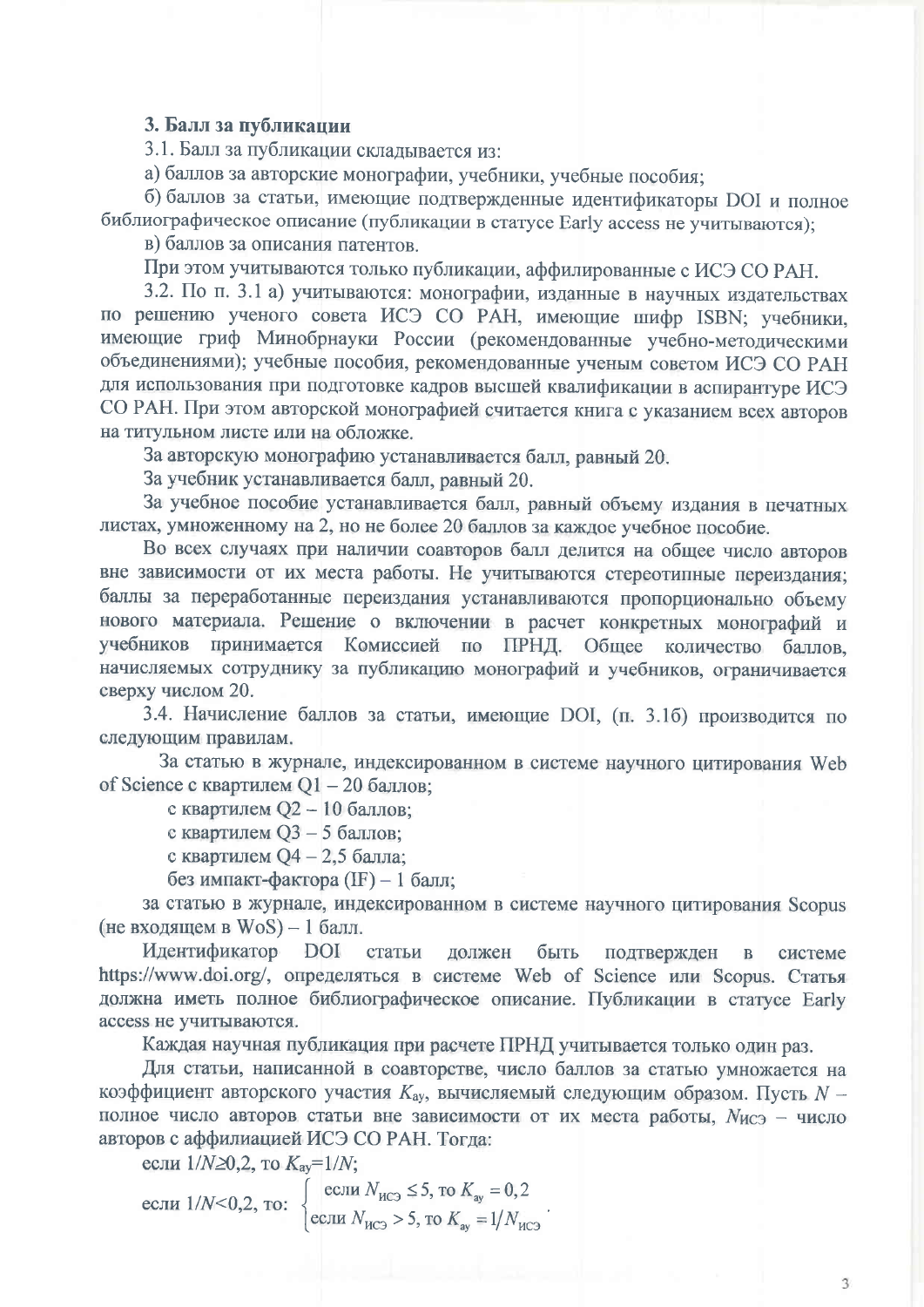3.5. За описание российского патента, опубликованное в официальном бюллетене, начисляется 10 баллов, которые делятся на число соавторов вне зависимости от их места работы. За описание международного патента вне зависимости от количества стран, охваченных патентом, начисляется 20 баллов, которые делятся на число соавторов вне зависимости от их места работы. При этом учитываются патенты на изобретение, полезную модель, промышленный образец, свидетельства о регистрации программ для ЭВМ или баз данных, в которых ИСЭ СО РАН является правообладателем.

# 4. Баллы за участие в международных научных мероприятиях

4.1. Учитываются только те научные мероприятия, на которых доля участников из России и стран СНГ не превышает 50%. Решение об учете конкретных научных мероприятий принимает Комиссия по ПРНД.

4.2. Личное выступление с пленарным докладом оценивается в 20 баллов, с приглашенным докладом - в 10 баллов. Личное очное выступление с устным докладом оценивается в 5 баллов.

4.3. Личное очное представление стендовых докладов (независимо от числа докладов) оценивается в 2 балла.

4.4. Баллы за участие в международных научных мероприятиях ограничены сверху величиной 20 баллов.

#### 5. Балл за защиту диссертаций

5.1. За защищенную кандидатскую или докторскую диссертацию, выполненную в ИСЭ СО РАН, диссертанту в год защиты начисляется 20 баллов.

## 6. Балл за руководство соискателями и дипломниками

6.1. За научное руководство соискателем учёной степени, защитившим кандидатскую диссертацию, выполненную в ИСЭ СО РАН, научному руководителю соискателя начисляется 20 баллов.

6.2. Научному консультанту соискателя, защитившего докторскую диссертацию, выполненную в ИСЭ СО РАН, начисляется 10 баллов.

6.2. За руководство выпускной квалификационной работой магистра или специалиста, выполненной в ИСЭ СО РАН, начисляется 5 баллов в год защиты работы.

## 7. Балл за цитирование

7.1. Количество баллов за цитирование определяется на основании данных системы Scopus (в индивидуальном профиле автора) как индекс Хирша работ, опубликованных за 7 лет, включая отчетный год, взятый без учета самоцитирования и деленный на 2.

## 8. ПРНД руководителя научного подразделения

8.1. ПРНД научного работника, совмещающего должность руководителя научного подразделения, определяется как сумма 50 % от индивидуального ПРНД и 75 % от среднего ПРНД по научному подразделению. При этом средний ПРНД научных определяется как сумма ПРНД работников подразделения, удовлетворяющих требованию п. 1.2, деленная на сумму коэффициентов учета (п. 2) этих работников.